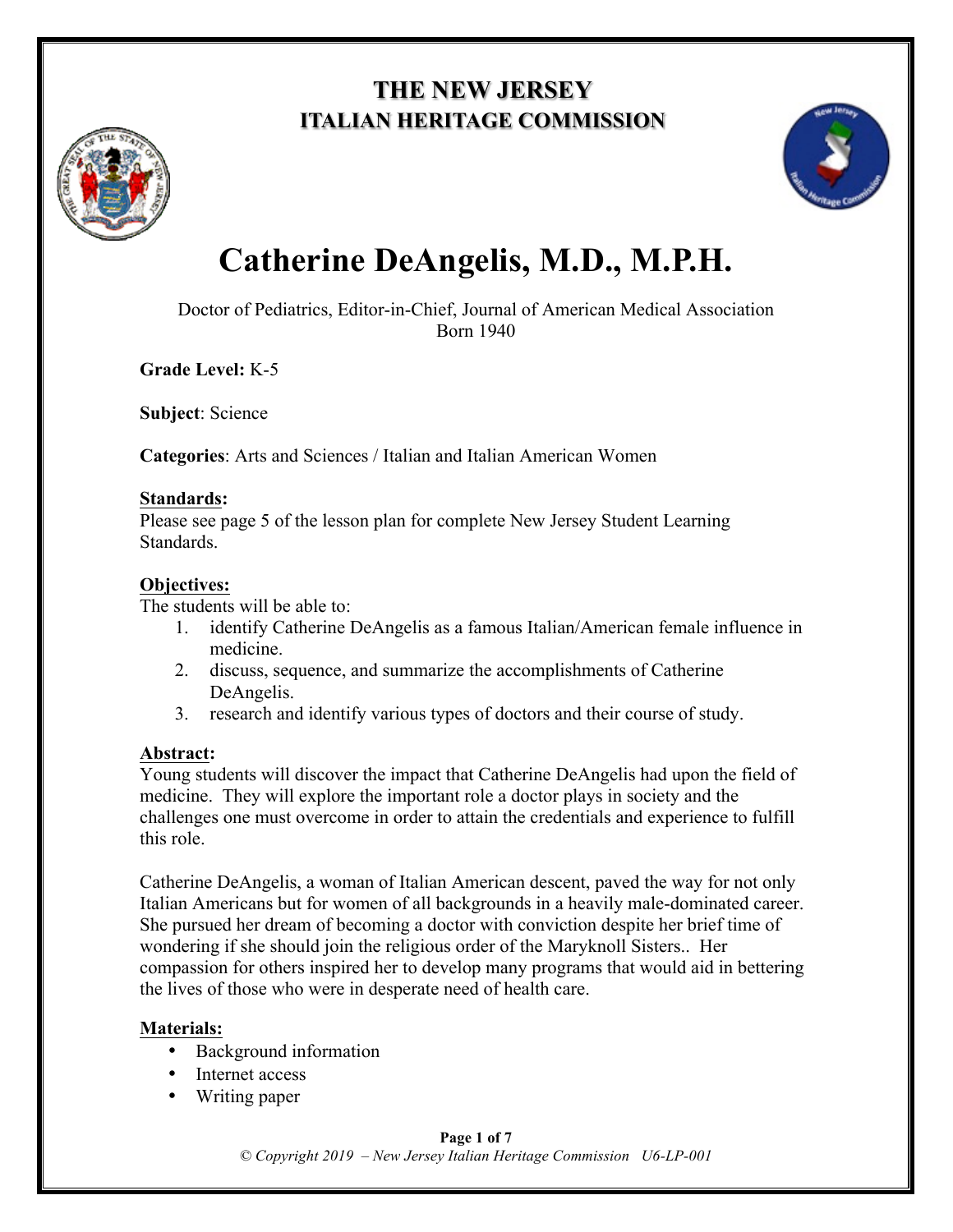- Construction paper
- Crayons
- Pencils

#### **Background:**

Catherine DeAngelis was born in a northeast Pennsylvania coal mining town in 1940. Her father worked in a silk mill. Catherine was always interested in science and dreamed of becoming a doctor. Unable to afford medical school, she enrolled in a three-year nursing program and became a registered nurse. She graduated in 1960 and decided to interview with the Maryknoll Sisters, a Catholic missionary order. She was told she would need to enroll in Catholic religion classes in order to be considered for acceptance to the order. This made her think twice about joining the Maryknoll Sisters. She wanted to be a nurse with the Maryknolls and decided she decided she could accomplish that outside a religious order After careful consideration, and discussing her decision with people she respected, she decided to pursue her dream of becoming a doctor instead.

DeAngelis enrolled at Wilkes University Medical School on a recommendation from her high school chemistry teacher. While at Wilkes University, she worked in the infirmary and the laboratory on immunology research. She later continued her medical education at the University of Pittsburgh Medical School. In order to afford the cost of attending school, she worked in the VA Hospital Library, taught student nurses, and worked on research in laboratories. Upon graduation, she took a residency at Johns Hopkins Hospital in Baltimore, Maryland. While at Johns Hopkins, Catherine worked in a free clinic and realized that there were many problems with health care for under-privileged people. She wanted to find a way to address these problems. To do so, she took another turn in her life. She decided to work on her master's degree, focusing on Public Health Fellowship at Harvard's National Institute of Health in Massachusetts. Upon earning her degree, she began working at the Roxbury Community Clinic in Boston where she once again witnessed patients not receiving quality care due to their financial status. She believed that better-trained nurses in handling basic pediatric care would help the situation. As a result she wrote a textbook on *Basic Pediatrics for Primary Care Providers* in 1973.

From 1973–1975, DeAngelis was a faculty member at the Columbia Physician College in New York City. Here she focused on improving pediatric health care in Harlem and Upper Manhattan utilizing nurse–physician teams. She spent 1975–1978 at the University of Wisconsin, where she organized children's health care systems making as many improvements as possible. In 1978, she returned to Johns Hopkins University as Chief of General Pediatrics and Adolescent Medicine. In 1984, DeAngelis was named the twelfth female full professor in the 96-year history of Johns Hopkins. In 1994, she became Deputy Chair of the Department and Vice Dean of Academic Affairs. During this time, DeAngelis worked to encourage and promote other female professors to higher positions.

Aside from her positions within the hospital, DeAngelis achieved many other accomplishments. From 1994–2000, she was the Editor-in-Chief of the *Archives of Pediatrics and Adolescent Medicine*. In 1999, she was the first woman appointed to the prestigious position of Editor-in-Chief of the *Journal of the American Medical Association*.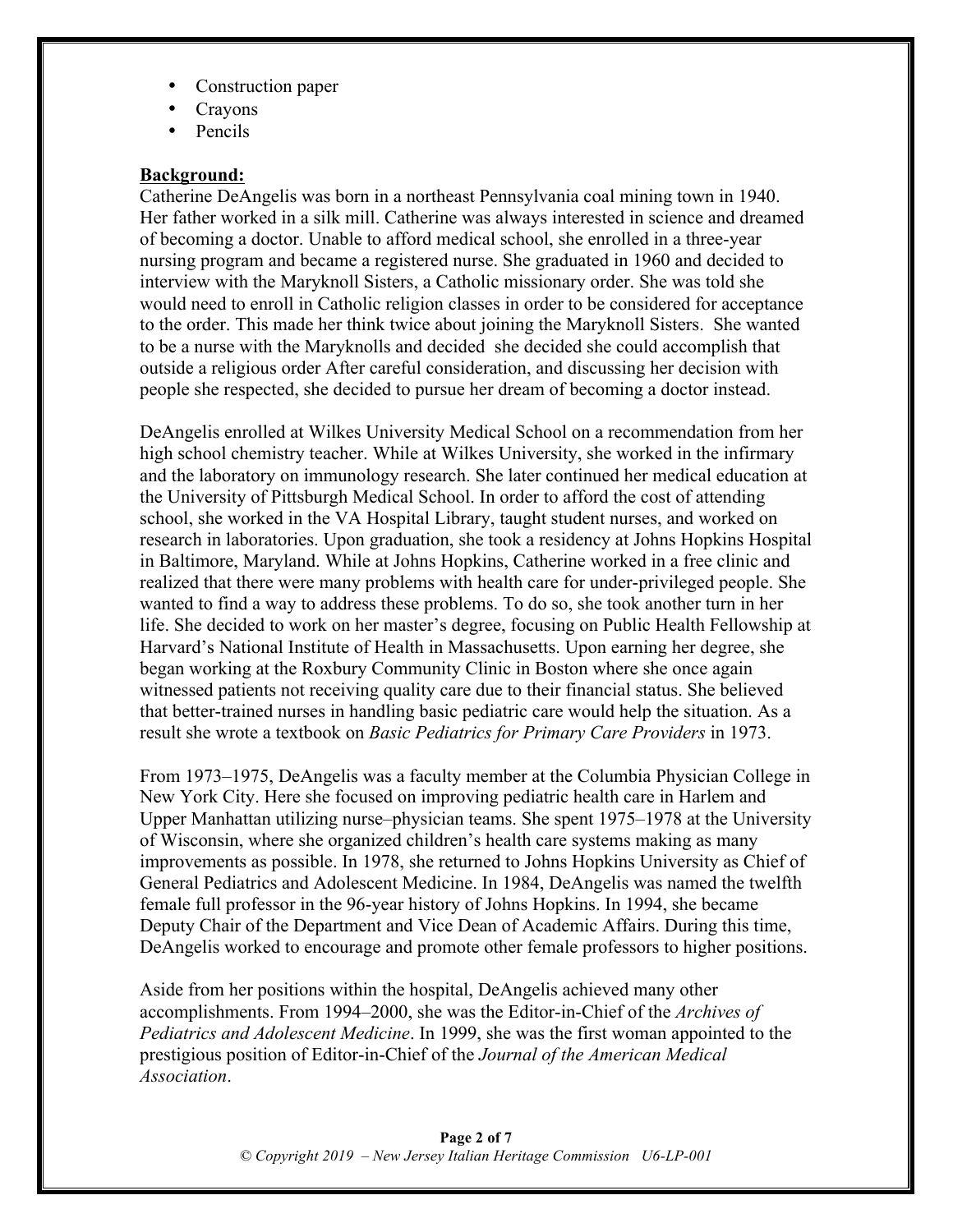Currently, DeAngelis resigned her position as the Editor of the *Journal of the American Medical Association* in 2011. She has authored 11 books and has published 200 articles, editorials, etc. She is a council member at the National Academy of Science's Institute of Medicine. She has been appointed officer on several National Academic Societies and Chair of the American Board of Pediatrics. Currently, DeAngelis has returned to Johns Hopkins University, she serves as special advisor to the Dean and as president of the Alpha of Maryland chapter of Phi Beta Kappa. In addition, she serves on the advisory board of the U.S. Government Accountability Office, is a member of the board of Physicians for Human Rights, and serves on the board of trustees of the University of Pittsburgh.

#### **Procedures:**

- I. Ask the students to answer the following questions:
	- a. Why are doctors' and nurses' jobs important?
	- b. Do you think becoming a doctor or nurse is an easy thing to accomplish?
	- c. What different roles do doctors and nurses fill?
	- d. What are the major differences between doctors and nurses?
- II. The teacher should explain to the students that the focus of the day's lesson will be about one doctor who is a famous Italian/American woman.
- III. Discuss with the students the background information on Catherine DeAngelis. The teacher will need to give an explanation of who missionary sisters are and what they set out to accomplish.
- IV. Discuss with the students what they think or feel about their own pediatrician.
- V. Ask the students if they think there are other kinds of doctors, and if so, can they name different types of doctors.
- VI. Have upper-grade level students research different titles and studies of doctors, for example, a heart doctor is a cardiologist, a bone doctor is an orthopedist, a brain doctor is neurologist, etc. Encourage the students to think about different body parts as a point of reference to start their research. You may also want to have the students think about doctors for different age groups, for example, pediatricians, family physicians, and geriatricians.
	- a. Have the students list each doctor's title and one or two sentences describing their course of study.
- VII. The older students should also research and discuss the following question: a. Why is research important in the job of a doctor or nurse?
- VIII. For the younger grade levels, the teacher should discuss with the students different types of doctors for different body parts or age levels of people.
- IX. Also for the younger students, have them draw a picture of themselves as a doctor. The students can easily show what type of doctor they would choose to be by including in their drawing what body part or age group they would work with.

**Page 3 of 7** *© Copyright 2019 – New Jersey Italian Heritage Commission U6-LP-001*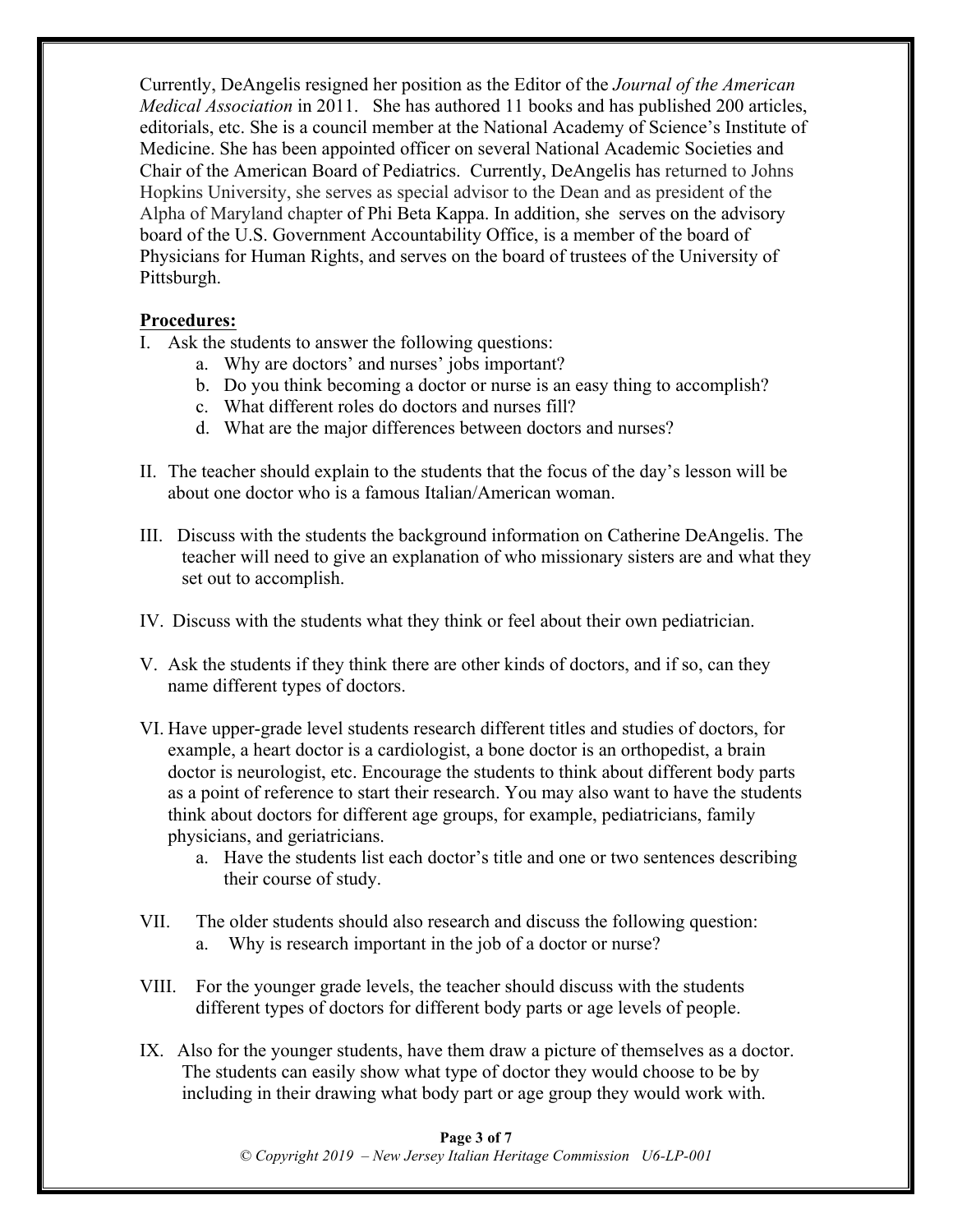Have the students work independently to write a brief summary of Catherine DeAngelis' professional career provided that this is developmentally appropriate.

- a. For the younger students, the teacher may want to practice comprehension by developing a class summary including a beginning, middle, and end sequencing Catherine's accomplishments.
- b. What do you feel was Catherine's greatest accomplishment?
- X. Have the students discuss as a class the following:
	- a. Do you feel that the career of a doctor is an easy job?
	- b. How many hours a day do you think a doctor works?
	- c. What type of problems do you think that doctors encounter in their jobs?
	- d. Do you feel the job of a doctor or nurse is a rewarding one?
	- e. Do you think they ever experience disappointments?

XI. Ask the students to respond to the following:

a. How do you think Catherine DeAngelis' professional career influenced or will influence other women to pursue professional careers?

#### **Assessment:**

- Evaluate the students' research on the various types of doctors and their course of study.
- Evaluate their summaries checking for content and sequence of DeAngelis' professional accomplishment.
- Discuss and evaluate the younger students' drawings.

#### **Extensions:**

- Have the students write an essay explaining the following:
	- o If they had to choose the career of a doctor, what type of doctor would they choose and why?
- Have the older students read about DeAngelis becoming *The Journal of American Medical Association*'s first female Editor-in-Chief. https://cfmedicine.nlm.nih.gov/physicians/biography\_77.html

#### **Background Resources:**

https://www.hopkinsmedicine.org/about/leadership/biography/catherine-deangelis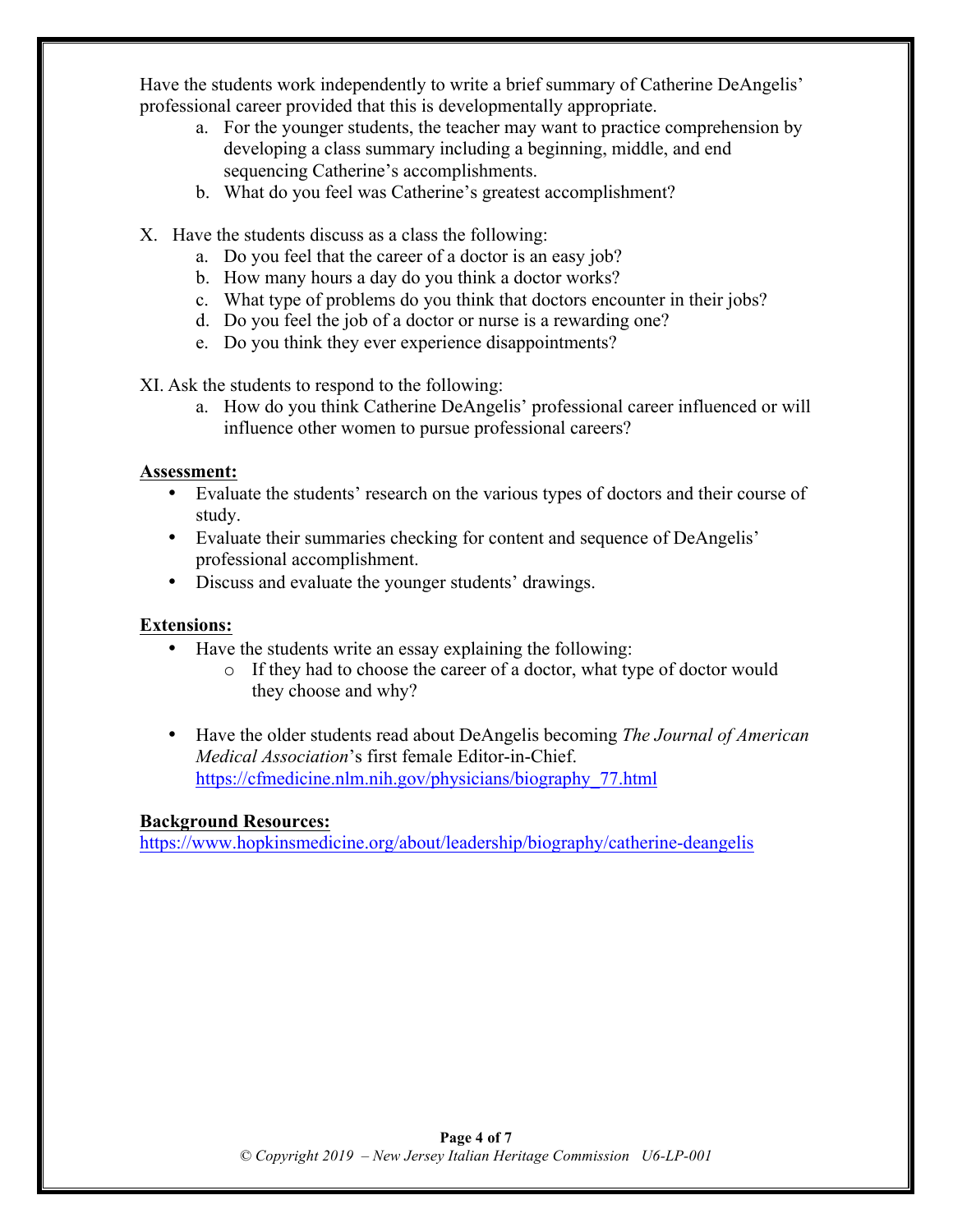# **New Jersey Student Learning Standards**

#### **Science**

- 5.1.4.D.1 Actively participate in discussions about student data, questions, and understandings.
- 5.1.4.D.2 Work collaboratively to pose, refine and evaluate questions investigations, models, and theories.

## **English Language Arts**

### SL.K.1

Participate in collaborative conversations with diverse partners about *kindergarten topics and texts* with peers and adults in small and larger groups.

#### SL.K.2

Confirm understanding of a text read aloud or information presented orally or through other media by asking and answering questions about key details and requesting clarification if something is not understood.

#### SL.1.1

Participate in collaborative conversations with diverse partners about *grade 1 topics and texts* with peers and adults in small and larger groups.

#### SL.1.2

Ask and answer questions about key details in a text read aloud or information presented orally or through other media.

#### SL.2.1

Participate in collaborative conversations with diverse partners about *grade 2 topics and texts* with peers and adults in small and larger groups.

#### SL.2.2

Recount or describe key ideas or details from a text read aloud or information presented orally or through other media.

#### SL.3.1

Engage effectively in a range of collaborative discussions (one-on-one, in groups, and teacher-led) with diverse partners on *grade 3 topics and texts*, building on others' ideas and expressing their own clearly.

#### SL.3.2

Determine the main ideas and supporting details of a text read aloud or information presented in diverse media and formats, including visually, quantitatively, and orally.

#### SL.4.1

Engage effectively in a range of collaborative discussions (one-on-one, in groups, and teacher-led) with diverse partners on *grade 4 topics and texts*, building on others' ideas and expressing their own clearly.

#### SL.4.2

Paraphrase portions of a text read aloud or information presented in diverse media and formats (e.g., visually, quantitatively, and orally).

#### SL.5.1

Engage effectively in a range of collaborative discussions (one-on-one, in groups, and

#### **Page 5 of 7**

*© Copyright 2019 – New Jersey Italian Heritage Commission U6-LP-001*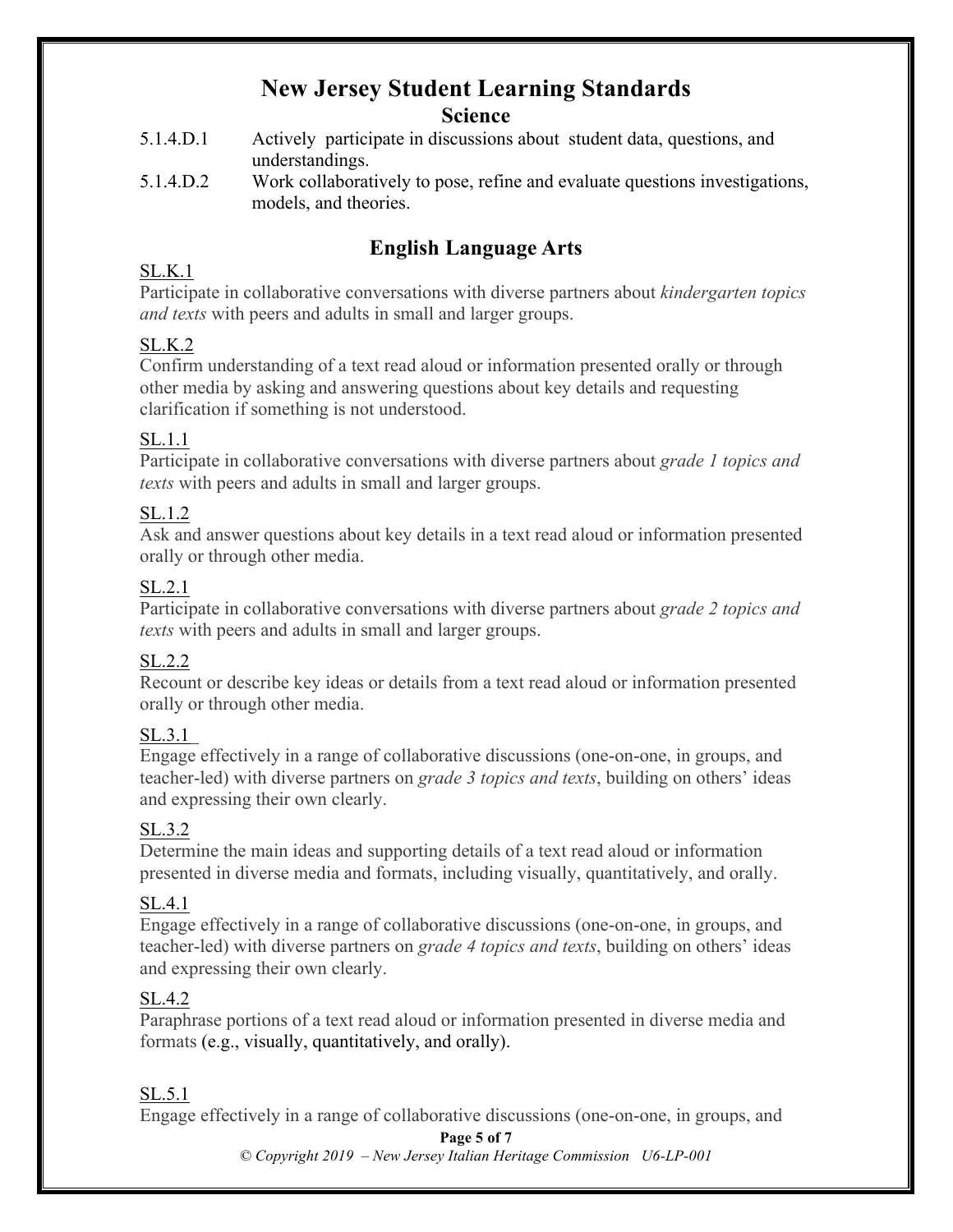teacher-led) with diverse partners on *grade 5 topics and texts*, building on others' ideas and expressing their own clearly.

#### SL.5.2

Summarize a written text read aloud or information presented in diverse media and formats. (e.g., visually, quantitatively, and orally).

## W.K.2

Use a combination of drawing, dictating, and writing to compose informative/explanatory texts in which they name what they are writing about and supply some information about the topic.

## W.K.8

With guidance and support from adults, recall information from experiences or gather information from provided sources to answer a question.

## W.1.2

Write informative/explanatory texts in which they name a topic, supply some facts about the topic, and provide some sense of closure.

#### W.1.8

With guidance and support from adults, recall information from experiences or gather information from provided sources to answer a question.

#### W.2.2

Write informative/explanatory texts in which they introduce a topic, use evidence-based facts and definitions to develop points, and provide a conclusion.

### W.2.8

Recall information from experiences or gather information from provided sources to answer a question.

#### W.3.2

Write informative/explanatory texts to examine a topic and convey ideas and information clearly.

## W.3.8

Recall information from experiences or gather information from print and digital sources; take brief notes on sources and sort evidence into provided categories.

## W.4.2

Write informative/explanatory texts to examine a topic and convey ideas and information clearly.

#### W.4.8

Recall relevant information from experiences or gather relevant information from print and digital sources; take notes and categorize information, and provide a list of sources.

#### W.5.2

Write informative/explanatory texts to examine a topic and convey ideas and information clearly.

## W.5.8

Recall relevant information from experiences or gather relevant information from print and digital sources; summarize or paraphrase information in notes and finished work, and

#### **Page 6 of 7**

*© Copyright 2019 – New Jersey Italian Heritage Commission U6-LP-001*